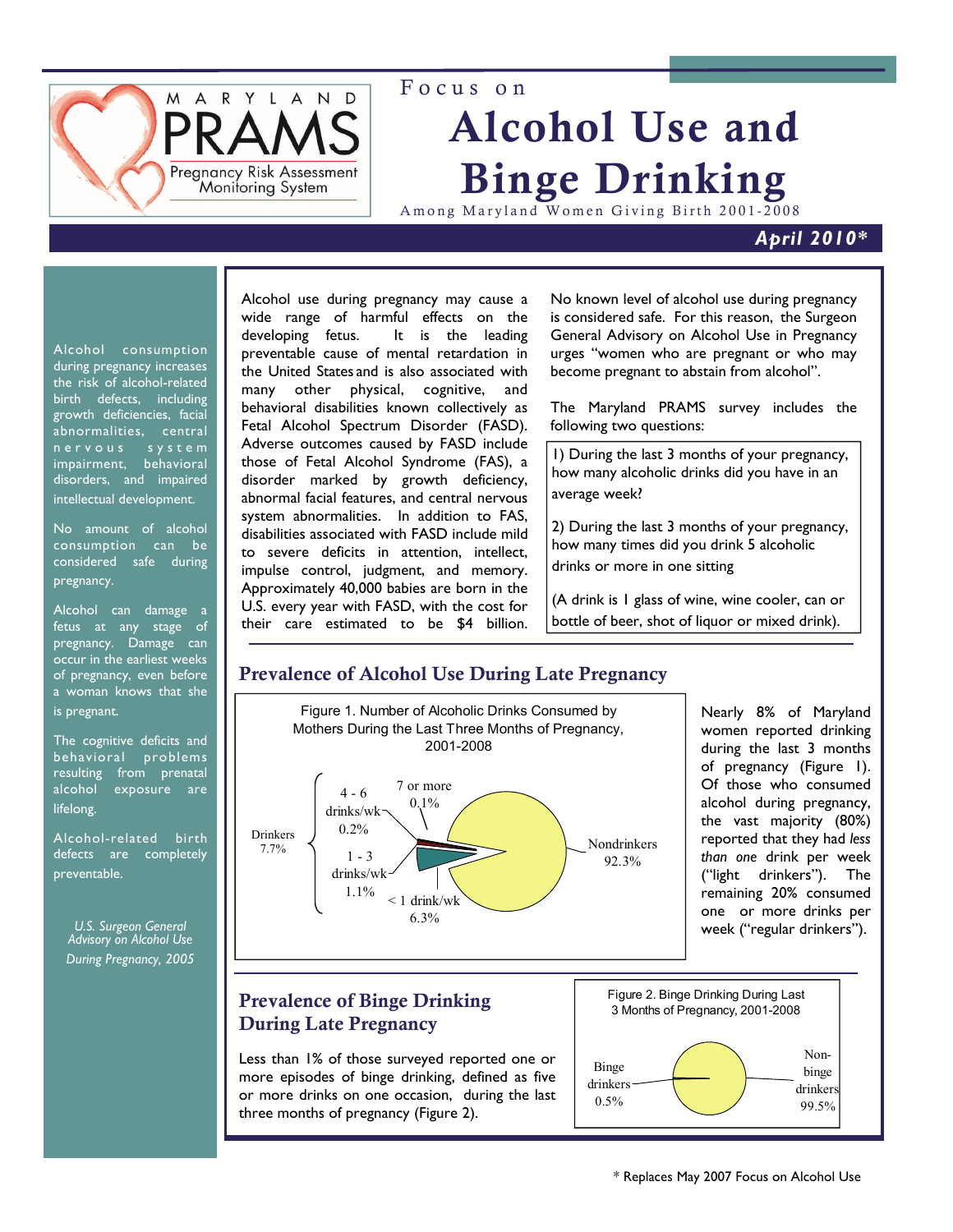#### *Page 2* **Maryland PRAMS Focus on Alcohol Use During Pregnancy**

## Maternal Characteristics Associated with Prenatal Alcohol Use and Binge Drinking





Both light and regular drinking during pregnancy were most prevalent among mothers who were 35 or more years of age, college graduates, White non-Hispanic, and married (Figure 3).

In contrast to any alcohol use, binge drinking was most prevalent among mothers who were unmarried, Black non-Hispanic and did not attend college (Figure 4).

# Factors Associated with Late-Pregnancy Alcohol Use and Binge Drinking

| Table 1. Perinatal Factors Associated with Late-Pregnancy Alcohol |                                                                        |       |                                                                                 |
|-------------------------------------------------------------------|------------------------------------------------------------------------|-------|---------------------------------------------------------------------------------|
| Use and Binge Drinking, Maryland 2001-2008                        |                                                                        |       |                                                                                 |
|                                                                   | Self-Reported Alcohol Consumption<br>During Last 3 Months of Pregnancy |       |                                                                                 |
| Factor                                                            | $\%$                                                                   | $\%$  | None One or more Binge drinking<br>drinks/week <sup>+</sup> Any # of times<br>℅ |
| Folic acid, daily, month pre-pregnancy                            | 31                                                                     | 28    | $*7$                                                                            |
| Unintended pregnancy                                              | 42                                                                     | 42    | *66                                                                             |
| First trimester prenatal care                                     | 76                                                                     | 71    | *54                                                                             |
| Tobacco use, last 3 months pregnancy                              | 9                                                                      | $*25$ | *36                                                                             |
| Abuse, during pregnancy                                           | 4                                                                      | $*10$ | *18                                                                             |
| Postpartum depression                                             | 16                                                                     | *28   | *34                                                                             |
| Infant low birth weight                                           | 8                                                                      | $*12$ | *17                                                                             |
| Premature delivery                                                | 10                                                                     | 14    | $*20$                                                                           |

† Data on <1 drink/week is not presented

\* Prevalence differed significantly from non-drinkers, p<0.05

#### Regular alcohol use (one or more drinks/week)

Prenatal tobacco use, abuse and postpartum depression were significantly more prevalent among regular drinkers than non-drinkers. Rates of preconception multivitamin use, unintended pregnancy, and early prenatal care initiation did not vary significantly between regular drinkers and nondrinkers.

#### Binge drinking

All unhealthy behaviors (non-daily folic acid use, unintended pregnancy, prenatal care initiation after the 1st trimester, cigarette smoking, abuse, and postpartum depression) were significantly higher among binge drinkers than non-drinkers. **Delivery Outcomes** 

Low birth weight infants were significantly more prevalent among mothers who were regular and binge drinkers. Premature births were significantly more prevalent among mothers who binged.

Note: Confounding factors (age, race, education, income level) may be responsible for these associations.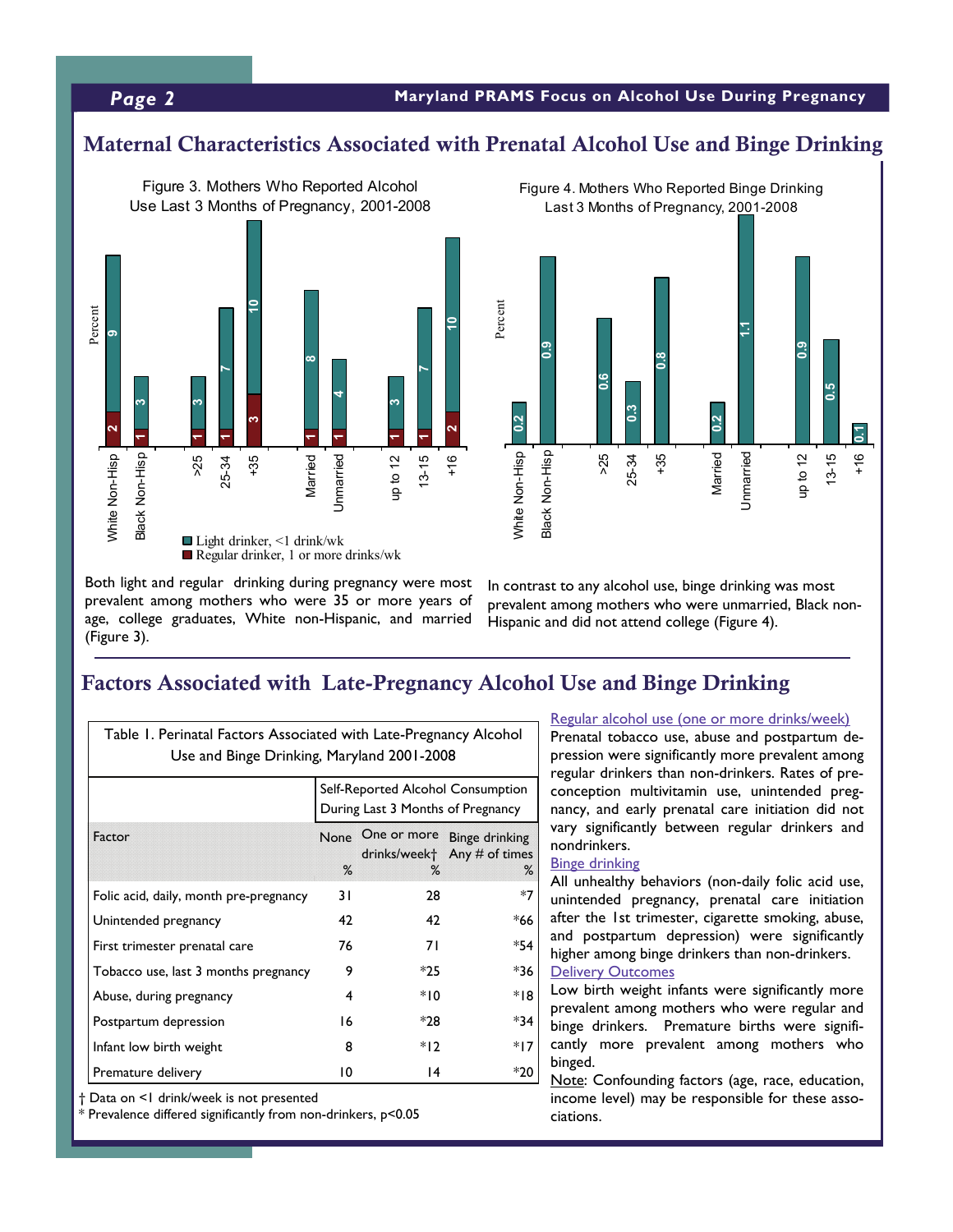#### **Maryland PRAMS Focus on Alcohol Use During Pregnancy** *Page 3*

# Prenatal Provider Screening and Counseling About Alcohol

The Maryland PRAMS survey included the question,

 "During any of your prenatal care visits, did a doctor, nurse, or other health care worker talk with you about any of the things listed below?:

 How drinking alcohol during pregnancy could affect your baby"

Twenty-eight percent of women reported that no health care provider had spoken to them during prenatal visits about the effects of alcohol on the baby. This percentage was similar for nondrinkers and drinkers.

The Maryland PRAMS survey (2001-2003 only) included the question,

 "At any time during your prenatal care, did a doctor, nurse, or other health care worker ask if you were drinking alcoholic beverages (beer, wine, wine cooler, or liquor)?"

Nineteen percent of women reported that no health care provider had assessed whether they drank alcohol during pregnancy. This percentage did not vary significantly by nondrinkers and drinkers.

*"...I drank 7 times a week. I was instructed by my doc to drink one wine cooler every night to relax my cervix and to stop me from going into labor."* 

#### *PRAMS Mother*



*"They said I could have a drink after the 3rd trimester..."* 

*"My ob/gyn did not speak to me about alcohol … because she knows my religious beliefs."* 

*PRAMS Mothers*



#### Summary

*Nearly 8% of Maryland mothers reported alcohol consumption during pregnancy.* Although a substantial number of women continued to drink during pregnancy, 30% of Maryland mothers reported that they were not counseled about alcohol during their prenatal visits and 19% reported that they were not asked how much they drank.

Our Maryland PRAMS data showed that regular drinking (1 or more drinks a week) during pregnancy was significantly associated with prenatal smoking, postpartum depression, and infant low birth weight.

Revisiting this analysis when additional years of data are available will further elucidate associations between maternal and infant outcomes with alcohol use, especially that of heavy and binge drinking.

The U.S. Preventive Services Task Force (USPSTF) "recommends screening and behavioral counseling interventions to reduce alcohol misuse by adults, including pregnant women, in primary care settings". According to the U.S. Surgeon General (2005), "health professionals should inquire routinely about alcohol consumption by women of childbearing age and inform them of the risks of alcohol consumption during pregnancy, and advise them not to drink alcoholic beverages during pregnancy" . In a 1996 testimony to Congress, the Institute of Medicine stated, "Of all the substances (including cocaine, heroin, and marijuana), alcohol produces by far the most serious neurobehavioral effects in the fetus."

*If you're pregnant, don't drink. If you drink, don't get pregnant.*